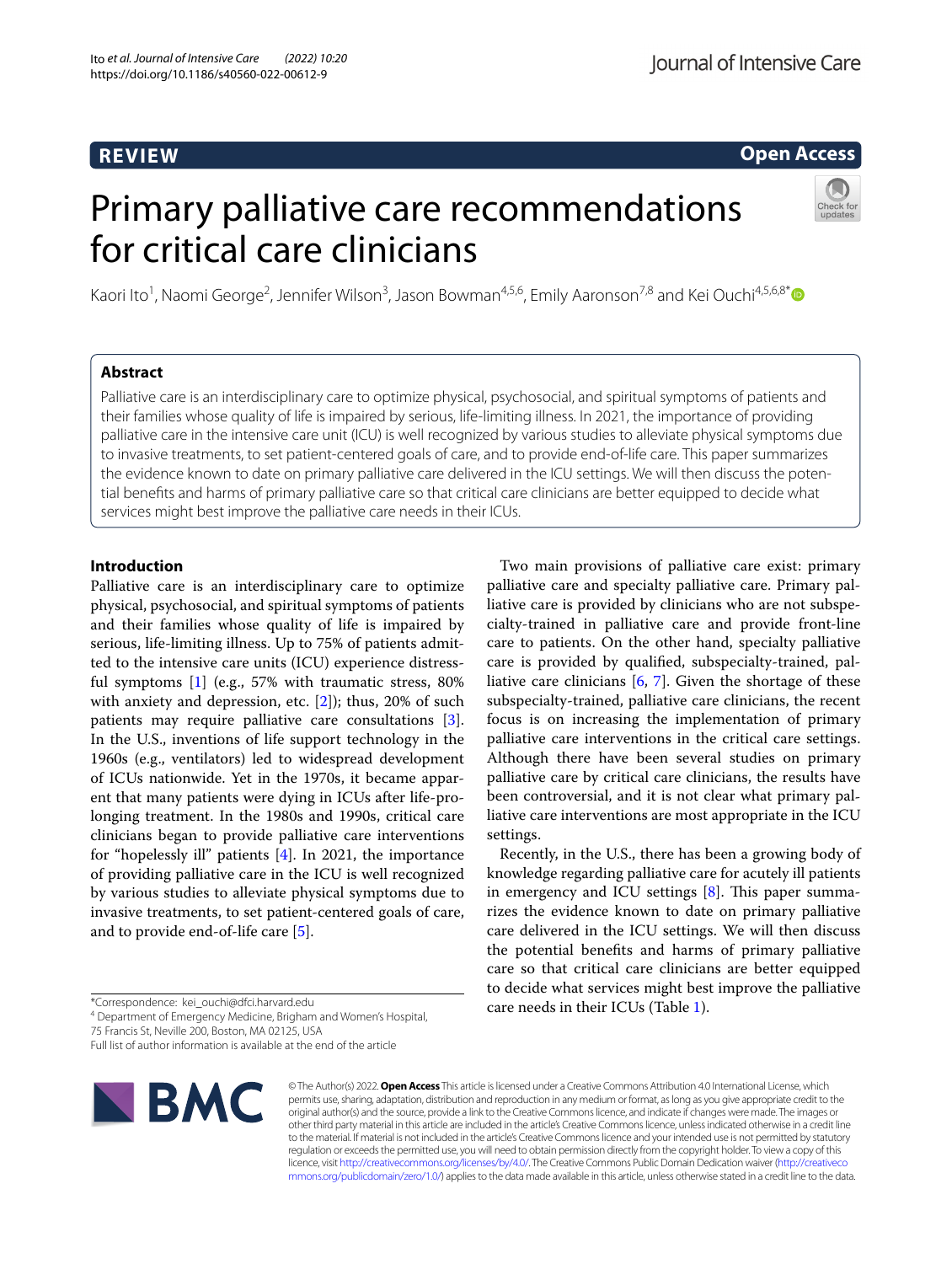<span id="page-1-0"></span>

|  | Table 1 Recommended system of the primary palliative care in the intensive care unit |  |  |  |
|--|--------------------------------------------------------------------------------------|--|--|--|
|--|--------------------------------------------------------------------------------------|--|--|--|

| <b>Target</b> | <b>Interventions</b>                                                                                                                                                                                                                                                                                                                                                                                                                                                                                                                                                                                                                                                                                                                                                                                                                                             | <b>References</b>                                                               |
|---------------|------------------------------------------------------------------------------------------------------------------------------------------------------------------------------------------------------------------------------------------------------------------------------------------------------------------------------------------------------------------------------------------------------------------------------------------------------------------------------------------------------------------------------------------------------------------------------------------------------------------------------------------------------------------------------------------------------------------------------------------------------------------------------------------------------------------------------------------------------------------|---------------------------------------------------------------------------------|
| Patient       | Basic symptom relief for fatigue, thirst, and pain<br>Prevention for the post-ICU syndrome<br>The timing of initiation of the palliative care should be tailored based on the trajectory of the illness                                                                                                                                                                                                                                                                                                                                                                                                                                                                                                                                                                                                                                                          | $[1, 9 - 12]$<br>$[13 - 20]$<br>[21]                                            |
| Family        | Patient-/family-centered decision-making<br>Emotional and practical support<br>Structured family communication and brochures for families<br>The introduction of a communication facilitator or family support coordinator to support the primary team and facilitate<br>structured communication                                                                                                                                                                                                                                                                                                                                                                                                                                                                                                                                                                |                                                                                 |
| Clinician     | Education about palliative care (didactic and simulation trainings)<br>Bedside tools and techniques<br>Real-time collaboration and feedback with subspecialty-trained palliative clinicians<br>Communication skills training for the goals-of-care discussion<br>Implement multifaceted bundles to improve critical care clinicians' ability to provide palliative care<br>Palliative care interventions on critical care clinician wellness<br>"Death rounds" in the ICU                                                                                                                                                                                                                                                                                                                                                                                        | [39, 40]<br>[39, 40]<br>[39, 40]<br>$[41 - 47]$<br>[48, 49]<br>[50]<br>[51, 52] |
| System-level  | Triggered palliative consultations<br>Simulations for intensivists to record their estimate of a patient's 3-month functional outcome<br>The implementation of an order set focused on the care processes surrounding withdrawal of life-sustaining treatment<br>(including preparations, sedation/analgesia, withdrawal of ventilation and principals of life support)                                                                                                                                                                                                                                                                                                                                                                                                                                                                                          | [57, 58]<br>[59]<br>[60, 61]                                                    |
| Multilevel    | Family-facing: scheduled, end-of-life conferences and bereavement brochure + Clinician-facing: communication skills<br>training for goals-of-care conversations<br>System-level: triggered palliative care consultations + Clinician-facing: palliative care assessment form in the medical<br>records + Family-facing: family-involvement in decision-making with the use of time-limited trial<br>System-level: hospital policy for a three-tiered classification for the intensity of care/resuscitation, comprehensive care<br>team evaluation + Family-facing: family-involvement in decision-making<br>Clinician-facing: a 12-h communication skills training for ICU nurse champion + Family-facing: daily, structured family sup-<br>port meetings + System-level: implementation specialist for each ICU to incorporate the above into regular workflow | $[30]$<br>[62]<br>[63]<br>[64]                                                  |

### **Palliative care interventions for patients in the ICU**

One of the primary missions of the ICU is to save the patient's life. Therefore, some critical care physicians may be reluctant to apply palliative care for critically ill patients, which may seem contradictory to ICU's mission by forgoing intensive, life-saving treatment. In fact, such prejudice against palliative care may potentially hindered its implementation in ICUs. However, since the 1990s, patients in the ICU, especially those on ventilator management, have been experiencing various symptoms, and the need for palliative care in terms of physical, psychosocial, and social aspects has been drawing increasing attention.

Among ICU patients, 80% reported experiencing fatigue, 85% thirst, 60% pain, and 75% weight loss  $[1, 9 [1, 9 [1, 9-$ [12\]](#page-5-9). Moreover, studies of ICU survivors have shown that physical symptoms resulting from serious illness can persist for months or even years after ICU discharge which are described as the post-ICU syndrome  $[13–20]$  $[13–20]$  $[13–20]$ . These fndings underscore the importance of palliative care for patients' physical symptoms only in the ICU, but also after discharge from the ICU.

As mentioned above, ICU patients sufer from a variety of physical symptoms. Therefore, invasive treatments and palliative care should be provided simultaneously in the ICU. When palliative care in the ICU should be initiated is likely to vary depending on the illness trajectory [\[21](#page-6-1)]. For example, in the case of conditions that lead to sudden death, such as cardiovascular disorders and trauma, palliative care should probably be concurrent with intensive care, since these conditions are often the end of life within a few days of habitual ones. In the case of patients with organ failure (e.g., cirrhosis, chronic obstructive pulmonary disease, and chronic heart failure patients), function gradually declines with repeated remissions and exacerbations. They often have a rapid decline in function just prior to death, and in such cases, both intensive care and palliative care interventions will be necessary. For frail patients, it may be difficult to determine where they are at the end of life, as their function declines on a yearly basis. When such patients are admitted to the ICU with some serious illness, the indication for invasive treatment should be carefully judged based on the patient's values, and palliative care should be offered in conjunction with intensive medical care.

To avoid the perception of confict of interest, physicians on the care team generally do not mention organ donation to the families in the U.S. This task is typically delegated to an unbiased, a third-party coordinator (e.g., regional or national organ donation centers) who introduces the concept of organ donation. Occasionally, a palliative care physician will continue this conversation with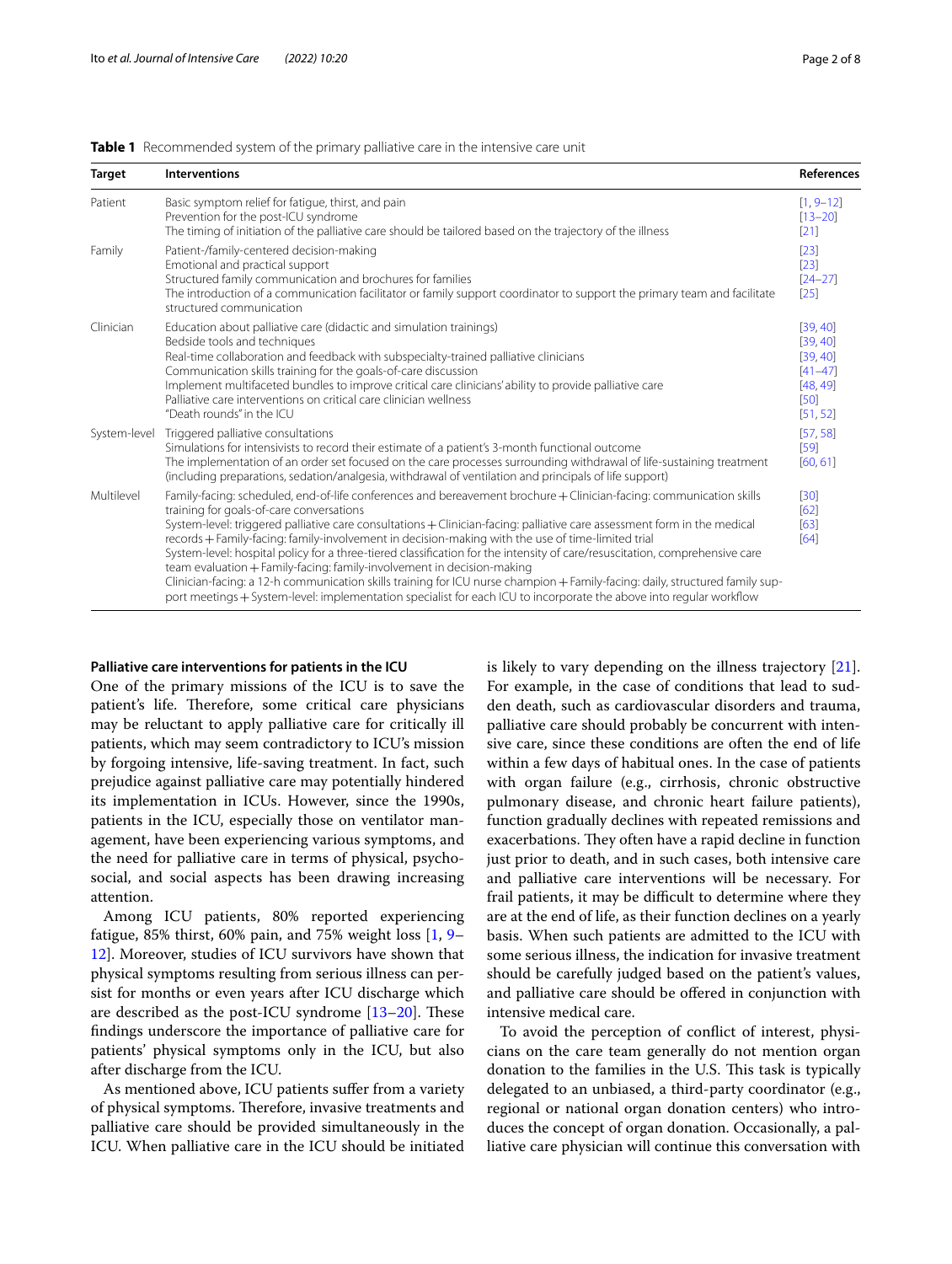the family of a patient who has been declared brain dead about what happens next. Some data exist that communication training may be helpful for palliative care physicians to discuss this topic with the families of brain-dead patients [[22\]](#page-6-12).

**Palliative care interventions for patients' families in the ICU** Many palliative care interventions in the ICU have focused on supporting families of ICU patients, specifcally targeting the domains of patient-/family-centered decision-making, emotional and practical support, and communication [[23\]](#page-6-2). Researchers have evaluated several diferent types of primary palliative care interventions, including structured family communication and brochures for families. Some studies have involved the introduction of a communication facilitator or family support coordinator to support the primary team and facilitate structured communication  $[24-27]$  $[24-27]$ . The most common study designs were pre- and post-intervention comparisons and randomized clinical trials. Outcomes of interest have included frequency and duration of communication with ICU providers, patient/family satisfaction, depression and anxiety scores, likelihood of choosing to forego resuscitation or pursue comfort care, ICU length of stay, and mortality [[28](#page-6-13)].

Overall, efects of these primary palliative care interventions on family satisfaction and anxiety/depression scores have been mixed, with some studies showing modest improvements and others showing no diference between groups  $[24–26, 29–32]$  $[24–26, 29–32]$  $[24–26, 29–32]$  $[24–26, 29–32]$  $[24–26, 29–32]$  $[24–26, 29–32]$ . The reason why family satisfaction may not improve with the intervention is that the family's admission to the ICU with a serious illness, and possibly death, is the worst thing that can happen to them. The family would have no counterfactual outcome to compare their experience to.

In contrast to the mixed results observed in family satisfaction and psychological distress, multiple studies have found that family-focused, primary palliative care interventions are consistently associated with decreased critical care use at the end of life [[25,](#page-6-5) [27,](#page-6-4) [32](#page-6-16)[–36](#page-6-17)]. ICU length of stay is reduced on the order of one to four days in most of these studies, driven by shorter duration of critical care among patients who died. This effect is likely mediated by an increase in families opting to forego resuscitation or pursue comfort care-only approach and doing so at an earlier stage [\[26](#page-6-14), [27,](#page-6-4) [36\]](#page-6-17). Importantly, multiple studies have demonstrated that overall ICU and in-hospital mortality is not increased by these interventions [\[25](#page-6-5), [27,](#page-6-4) [33](#page-6-18), [37](#page-6-19)]. While White et al. did fnd higher in-hospital mortality among participants assigned to the family support intervention arm in their trial (38.0% vs 30.2% in the control arm), there was no diference in mortality at six months.

Taken together, these studies suggest that while familyfocused primary palliative care interventions in the ICU have variable efects on family satisfaction and psychological distress, they are a cost-efective intervention for reducing potentially undesired critical care at the end of life and do not seem to increase overall mortality. Future primary palliative care research should investigate why some family support interventions seemed to improve family satisfaction and psychological distress, and to elucidate which interventions accomplish both improving the family experience and reducing intensity of care at the end of life. As discussed below, it may be that complementary clinician-focused or systems-based interventions improve these outcomes as well.

## **Palliative care interventions for clinicians in the ICU**

The impact of interventions on clinicians has also been increasingly explored and studied over the past several decades [[38\]](#page-6-20). These interventions include didactic and simulation trainings, bedside tools and techniques, and real-time collaboration and feedback with subspecialtytrained palliative clinicians. As with other interventions described in this chapter, outcomes have been mixed, likely in part a result of heterogeneous populations of clinicians, patients, and families, as well as the difficulty in measuring some important but nuanced outcomes.

In a 2014 national study of 89 hospitals and 71 ICU training programs, quality of education in primary palliative care skills and presence of evidence-based bedside tools were both associated with reduced ICU length of stay [\[39](#page-6-6)]. Several other studies have shown a similar efect on length of stay, as well as that education increases the rate of palliative care consultation. Educational interventions have also been shown to increase critical care clinicians' comfort with palliative care topics and also the likelihood that they will engage in discussions about them with patients and families [[40](#page-6-7)].

Recently, the importance of communication skills training for critical care clinicians has been attracting attention. Oppenheim et al. reported that in a simulated conversation between an ICU health care provider and a patient's family regarding the patient's prognosis, family members interpret physicians' indirect response to questions about prognosis as more optimistic than direct responses  $[41]$  $[41]$ . Therefore, it is important for critical care clinicians to clearly communicate the prognosis in conversations with the patient's family and then set goals of care that are aligning with the patient's values, including the initiation of palliative care.

Critical care clinicians receive family-centered communication skills training as part of their ICU training, which can improve healthcare professionals' self-efficacy and family satisfaction  $[42]$  $[42]$ . In the U.S., educational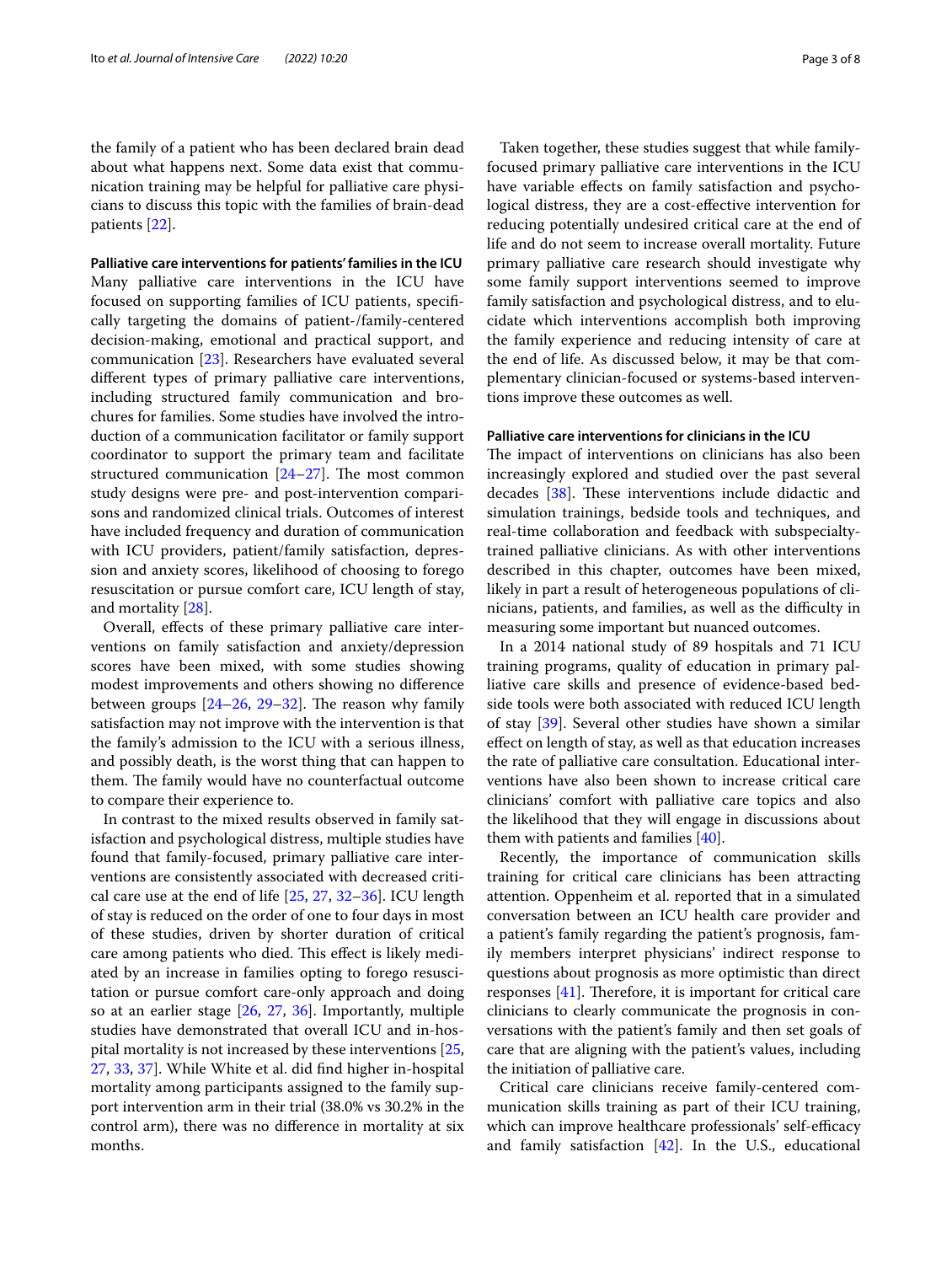methods such as Vital Talk are known as communication skills training methods [[43\]](#page-6-22). Vital Talk method was originally developed for communicating with cancer patients, but has been applied to a variety of felds and has even been developed for emergency physicians and critical care clinicians  $[44, 45]$  $[44, 45]$  $[44, 45]$ . The authors developed Vital Talk in Japanese language and found that it improved learners' preparedness to communicate with critically ill patients [[46,](#page-6-25) [47](#page-6-9)].

Attempts to implement multifaceted bundles to improve critical care clinicians' ability to provide palliative care have had mixed results. For example, the largest such project published to date showed a positive outcome in the initial single site study, but no diference in the subsequent multisite study [[48](#page-6-10), [49\]](#page-7-0).

Finally, relatively little has been published about the impact of palliative care interventions on critical care clinician wellness. One single site study showed that trainees felt palliative care involvement was supportive for them and helped them be better clinicians [\[50](#page-7-1)]. "Death Rounds", collaboratively reviewing the cases of patients who have died and the clinicians' experiences of caring for them, are common within palliative care programs. More recently, this tool has also been implemented in ICUs, with attendees reporting feeling more supported, a sense of closure, better prepared for similar future cases, and that tools like this should be more universally incor-porated in ICUs [[51,](#page-7-2) [52](#page-7-3)].

### **System‑level, palliative care interventions in the ICU**

In addition to interventions targeted individual critical care clinicians, there have been some interventions aimed at designing systems to help support the reliable delivery of palliative care in the ICU. The idea of system design as a lever to facilitate best-care, has been well documented in the ICU literature  $[53]$ . The interventions described have predominantly been aimed at systems that help mitigate against infection risk, or try to 'nudge' clinicians towards behaviors that make care more efficient  $[54–56]$  $[54–56]$  $[54–56]$  $[54–56]$ . More recently, however, there have been several small studies of system interventions that drive the adoption of palliative care principles. One studied intervention is related to triggered consults. In one pre/post-study of 81 patients with dementia, a triggered palliative care consult was demonstrated to decrease ICU and hospital length of stay, and to result in less interventions for DNR patients [\[57\]](#page-7-4). In a larger prospective, multicenter RCT of triggered ethics consults, those randomized to the triggered consult had a reduced ICU and hospital lengths of stay and less mechanical ventilation days [[58](#page-7-5)]. Triggered palliative care consultations are diferent from the traditional case-by-case consultations in that they are automatically triggered when eligible patients exist (e.g., dementia patients). The triggered consultation practice has led to more consultations. As previously demonstrated in other settings, the increase in palliative care consultations may have reduced the use of ICU resources by fnding more patients who preferred to stay away from invasive treatment. In addition to triggered consults, other system-level interventions have been explored. In one small, simulation-based study, it was found that by creating a system in which intensivists had to record their estimate of a patient's 3-month functional outcome they were signifcantly more likely to discuss the withdrawal of life-sustaining treatment in a hypothetical family meeting [\[59](#page-7-6)]. Lastly, technology-enabled interventions have also been investigated, with two quality improvement studies describing the implementation and looking at the impact of order sets. The first study looked at the implementation of an order set focused on the care processes surrounding withdrawal of life-sustaining treatment (including preparations, sedation/analgesia, withdrawal of ventilation and principals of life support) on clinician satisfaction, the use of analgesia, and nurses' perception of the patients' dying experience. Although clinicians found the form helpful and the use of opiates and benzodiazepines increased, it did not change nurse assessment of the patient's dying experience [\[60\]](#page-7-7). Interestingly, in a similarly small quality improvement study looking at the impact of a withdrawal of life support protocol, the number of comfort medications decreased, and the pastoral care involvement increased  $[61]$  $[61]$  $[61]$ . This study also aimed to assess the impact on the time between ICU admission to withdrawal of life support, which decreased with the implementation of the new protocol.

In summary, although several exploratory or quality improvement studies have investigated the impact of system interventions to drive best-care, and some suggest promise, none have demonstrated a system solution that yet warrants wide-scale adoption.

## **Multi‑level, palliative care interventions in the ICU**

Multi-level ICU palliative care interventions are interventions that include components from across several domains (i.e., family-oriented, clinician-facing, and system-level interventions) and frequently target multiple outcomes. As detailed above, family-, clinician-, and system-level interventions individually have yielded some promising results to improve the overall quality of care. However, the impact on patient/surrogate-centered outcomes has been limited in many trials. The motivation for multi-level interventions is to leverage the benefts found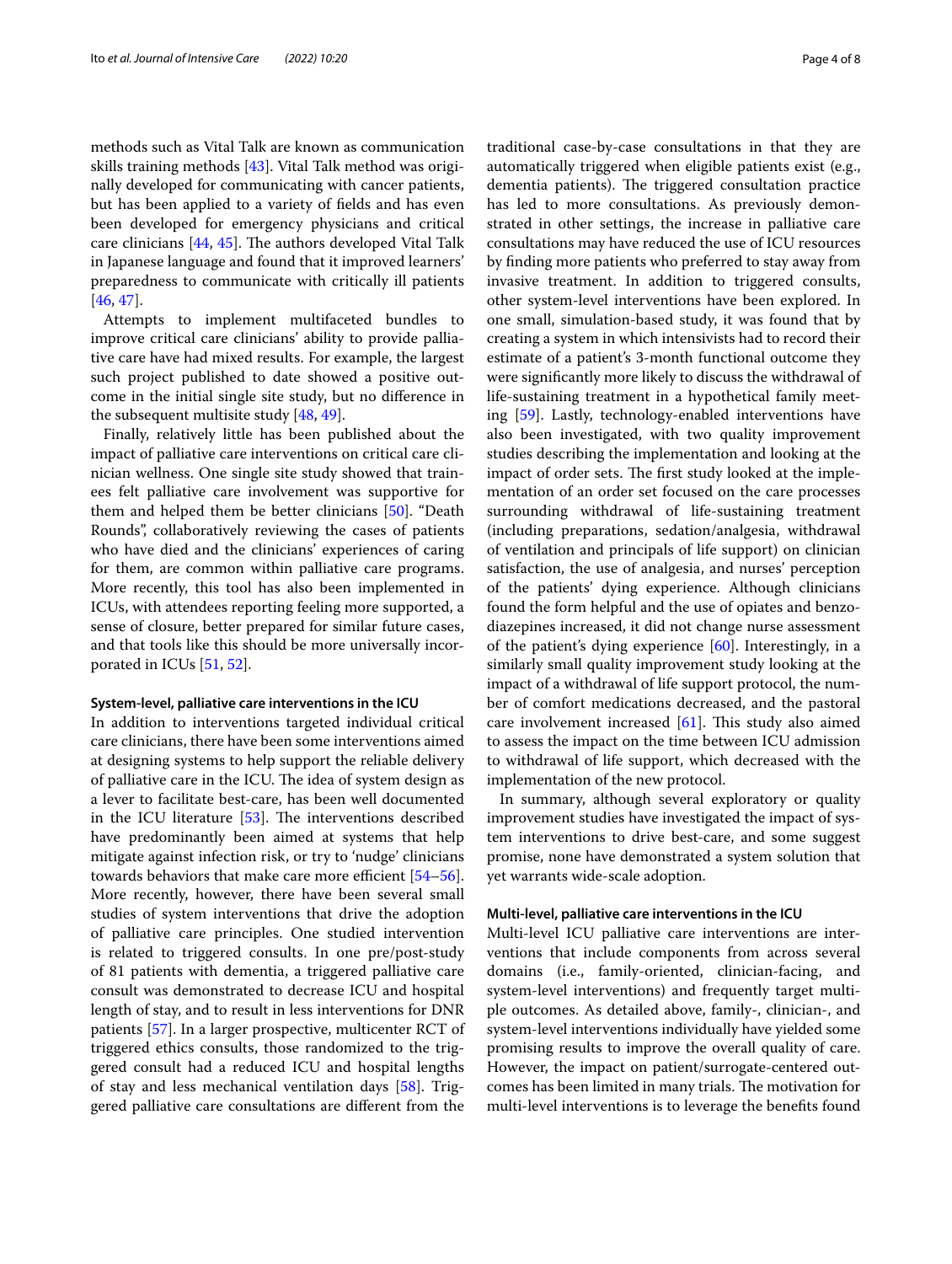in single-level interventions and to extend the scope or reach of those benefts by addressing theoretical barriers to improvement. Multi-level ICU interventions are variably designed, with outcomes often set to test a combination of surrogates' psychological distress, ICU utilization metrics, and quality of communication measures. At their core, most focus on addressing communication and information exchange [\[30](#page-6-11), [62\]](#page-7-9).

Nearly all multi-level palliative care ICU trials have shown signifcant reductions in ICU length of stay without increasing mortality [[30,](#page-6-11) [62](#page-7-9), [63](#page-7-10)]. However, even here some exceptions existed, demonstrating that some well-designed trials may not reduce ICU utilization [\[49](#page-7-0)]. Some of the most impressive results come from a multicenter trial using a combination family brochure and proactive family meeting strategy, which showed a significant reduction in surrogate psychological distress during bereavement [[30\]](#page-6-11). However, this study did not address surrogates of ICU survivors, and generalizability outside the French context may be limited. Another key multilevel intervention study was the PARTNER trial [[64\]](#page-7-11), a step-wedge, cluster randomized trial comparing a multicomponent family support intervention to usual care to reduce long-term psychological burden of surrogates of critically ill patients. In this trial, 1420 patients were randomized to either the intervention: a multistep patient/ surrogate support pathway implemented by ICU nurses or usual care. While the authors found no diference in the primary outcome (surrogate anxiety and depression at 6 months) they noted improvement in several important secondary outcome measures including higher ratings of ICU communication quality by surrogates, and higher ratings on the Patient Perception of Patient Centeredness scale. Finally, it is important to recognize that at least one multi-level palliative care interventions did show a slight signal of harm [[37](#page-6-19)]. In this study, a combination ICU brochure and palliative care-led information and support meetings intervention was associated with higher levels of post-traumatic stress disorder in the intervention group. The intervention included a focus on patient prognosis during family meetings. The authors conclude that this component of the intervention could have been distressing to surrogates and led to higher rates of post-traumatic stress disorder.

Taken together, multi-level trials hold promising results, particularly in improving surrogate psychological symptoms as compared to single-level interventions. However, even here the scope and impact of palliative ICU interventions could be improved. Several theoretical limitations may explain the variable or limited impact of multi-level interventions. First, few interventions have included components that target the post-ICU period, when bereavement and other challenges may pose a substantial burden for surrogates [\[65\]](#page-7-15). Second, it may be that fnancial hardship, caregiving burden, and other psychosocial factors are more important drivers of surrogate psycho-logical outcomes than ICU communication [\[66\]](#page-7-16). Thus, the ability for a multi-level ICU intervention to improve psychological outcomes is inherently limited. Finally, it will be important to demonstrate through implementation and dissemination studies, that these multi-system interventions can be replicated outside of the research setting. Incorporation of system-level interventions, for instance electronic health record-triggered palliative care consultations, may be particularly important to implementation.

# **Risks and benefts of primary palliative care implementations in the ICU**

We have described the potential benefts of primary palliative care interventions that focus on the families, clinicians, and system levels. Many demonstrated modest efects on the overall quality of care yet often lacked patient-centered benefts. What about the potential harms of implementing these interventions in the ICU settings? The main costs of implementations are clinician training, clinical time to deliver primary palliative care services, and system-level tools (e.g., electronic health record triggers for palliative care needs). The potential barriers [\[67](#page-7-17)[–69\]](#page-7-18) and risks [[37,](#page-6-19) [70](#page-7-19), [71\]](#page-7-20) of the implementation of the palliative care in the ICU are summarized in Table [2.](#page-5-11) In comparison to other healthcare interventions (e.g., clinical pharmacist) [\[72\]](#page-7-21), training of critical care clinicians and delivery of primary palliative care seem insubstantial, especially in the face of cost-saving that hospitals can expect. Thus, the impetus for implementing primary palliative care hinges on the healthcare organizations' willingness to invest in relatively low-cost palliative care interventions for likely overall beneft in the quality of care and healthcare utilization costs.

## **Conclusion**

In summary, we described the modest benefts of primary palliative care interventions in the ICU settings. Overall improvement in quality of care can be expected despite the mixed level of evidence in patient-centered outcomes. Given the low potential harm and cost of implementing these primary palliative care interventions, healthcare organizations may consider initial investment to disseminate some forms of primary palliative care interventions in the ICU settings.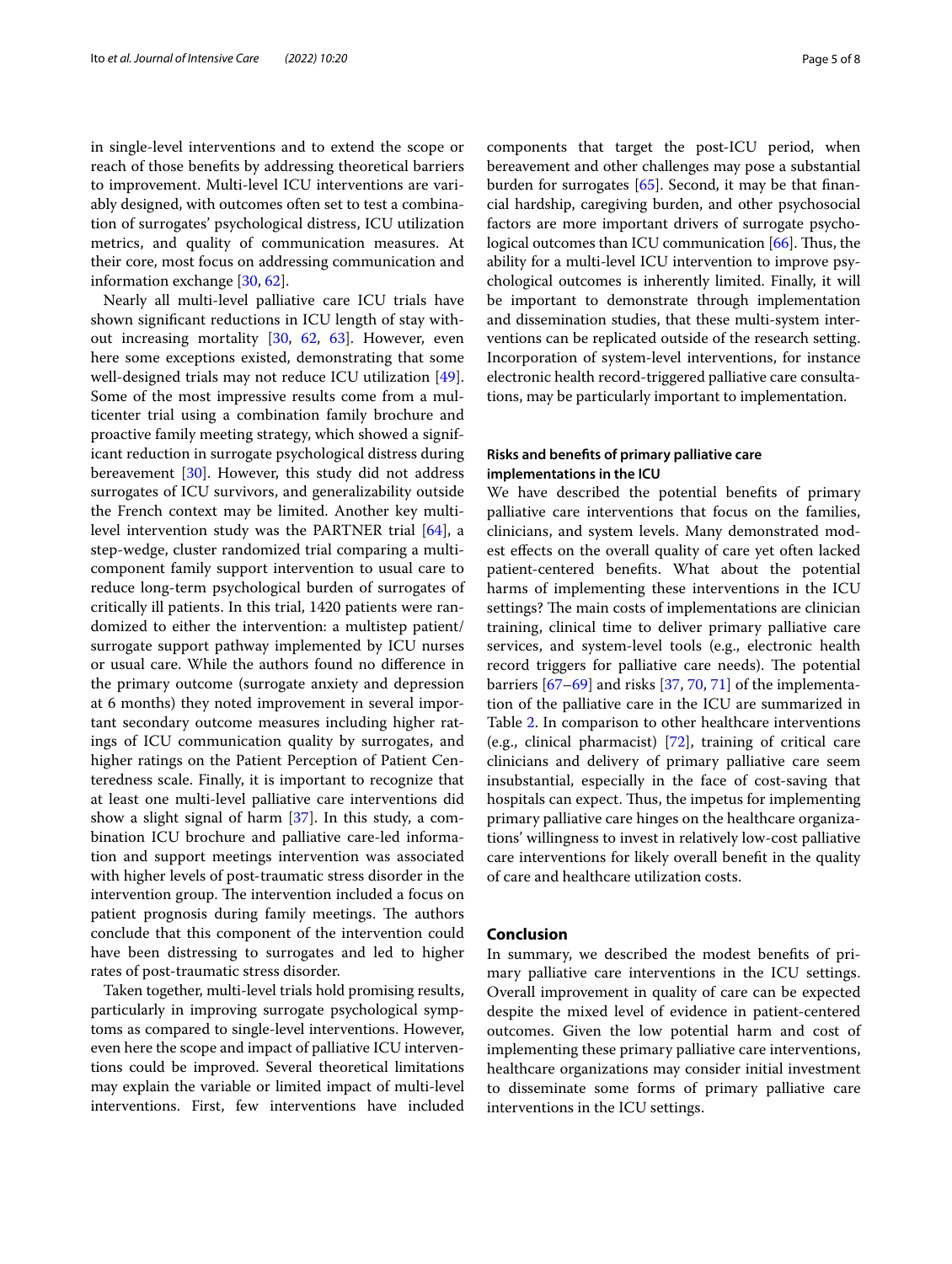# <span id="page-5-11"></span>**Table 2** Barriers and risks of the implementation of the palliative care in the intensive care unit

| <b>Barriers</b>                                                                                                                                                                                                                                                                                                            | <b>References</b> |
|----------------------------------------------------------------------------------------------------------------------------------------------------------------------------------------------------------------------------------------------------------------------------------------------------------------------------|-------------------|
| Critical care clinicians are not aware of the palliative care needs of ICU patients due to competing demand<br>Inadequate palliative care screening for ICU patients<br>Difficulty in communicating adequately with the patient's family at the right time<br>Clinician concerns regarding palliative care hastening death | $[67 - 69]$       |
| Inadequate palliative care training for ICU medical staff                                                                                                                                                                                                                                                                  |                   |
| Palliative care staff unavailability                                                                                                                                                                                                                                                                                       |                   |
| Patient/family misconception of palliative care                                                                                                                                                                                                                                                                            |                   |
| Time and cost to train critical care clinicians for the palliative care                                                                                                                                                                                                                                                    |                   |

| Risks                                                                                                                                                                                                                                                                        | References      |
|------------------------------------------------------------------------------------------------------------------------------------------------------------------------------------------------------------------------------------------------------------------------------|-----------------|
| Increasing post-traumatic stress disorder in the patient's surrogates when discussing about the patient's prognosis<br>Given the baseline severity of illnesses, harmful consequences from medical errors in patients receiving palliative care may be harder to<br>identify | (37)<br>[70.71] |

#### **Acknowledgements**

None.

# **Author contributions**

All authors contributed substantially to the conception/design of the work, acquisition of literature review, interpretations of the literature review, and drafted/revised this manuscript. All authors read and approved the fnal manuscript.

#### **Funding**

Dr. Ouchi is supported by National Institute on Aging (K76AG064434) and Cambia Health Foundation.

#### **Availability of data and materials**

Not applicable.

# **Declarations**

**Ethics approval and consent to participate** Not applicable.

#### **Consent for publication**

Not applicable.

#### **Competing interests**

No confict of interest is reported for any of the authors.

#### **Author details**

<sup>1</sup> Department of Emergency Medicine, Division of Acute Care Surgery, Teikyo University School of Medicine, Tokyo, Japan. <sup>2</sup> Department of Emergency Medicine, University of New Mexico, Albuquerque, NM, USA. <sup>3</sup> Department of Emergency Medicine, Stanford University School of Medicine, Stanford, CA, USA. 4 Department of Emergency Medicine, Brigham and Women's Hospital, 75 Francis St, Neville 200, Boston, MA 02125, USA.<sup>5</sup> Department of Emergency Medicine, Harvard Medical School, Boston, MA, USA. <sup>6</sup>Department of Psychosocial Oncology and Palliative Care, Dana-Farber Cancer Institute, Boston, MA, USA.<sup>7</sup> Department of Emergency Medicine, Massachusetts General Hospital, Boston, MA, USA. <sup>8</sup>Serious Illness Care Program, Ariadne Labs, Boston, MA, USA.

Received: 9 January 2022 Accepted: 6 April 2022

#### **References**

<span id="page-5-0"></span>1. Puntillo KA, Arai S, Cohen NH, Gropper MA, Neuhaus J, Paul SM, Miaskowski C. Symptoms experienced by intensive care unit patients at high risk of dying. Crit Care Med. 2010;38(11):2155–60. [https://doi.org/10.](https://doi.org/10.1097/CCM.0b013e3181f267ee) [1097/CCM.0b013e3181f267ee.](https://doi.org/10.1097/CCM.0b013e3181f267ee)

- <span id="page-5-1"></span>2. McAdam JL, Fontaine DK, White DB, Dracup KA, Puntillo KA. Psychological symptoms of family members of high-risk intensive care unit patients. Am J Crit Care. 2012;21(6):386–93. <https://doi.org/10.4037/ajcc2012582> (**quiz 94**).
- <span id="page-5-2"></span>3. Hua MS, Li G, Blinderman CD, Wunsch H. Estimates of the need for palliative care consultation across united states intensive care units using a trigger-based model. Am J Respir Crit Care Med. 2014;189(4):428–36. <https://doi.org/10.1164/rccm.201307-1229OC>.
- <span id="page-5-3"></span>4. Miedema F. Withdrawing treatment from the hopelessly ill. Part 1: The ethical case. Dimens Crit Care Nurs. 1993;12(1):40–5. [https://doi.org/10.](https://doi.org/10.1097/00003465-199301000-00014) [1097/00003465-199301000-00014](https://doi.org/10.1097/00003465-199301000-00014).
- <span id="page-5-4"></span>5. Aslakson RA, Curtis JR, Nelson JE. The changing role of palliative care in the ICU. Crit Care Med. 2014;42(11):2418–28. [https://doi.org/10.1097/](https://doi.org/10.1097/CCM.0000000000000573) [CCM.0000000000000573.](https://doi.org/10.1097/CCM.0000000000000573)
- <span id="page-5-5"></span>6. Quill TE, Abernethy AP. Generalist plus specialist palliative care-creating a more sustainable model. N Engl J Med. 2013;368(13):1173–5. [https://](https://doi.org/10.1056/NEJMp1215620) [doi.org/10.1056/NEJMp1215620](https://doi.org/10.1056/NEJMp1215620).
- <span id="page-5-6"></span>7. Weissman DE, Meier DE. Identifying patients in need of a palliative care assessment in the hospital setting: a consensus report from the Center to Advance Palliative Care. J Palliat Med. 2011;14(1):17–23. [https://doi.](https://doi.org/10.1089/jpm.2010.0347) [org/10.1089/jpm.2010.0347.](https://doi.org/10.1089/jpm.2010.0347)
- <span id="page-5-7"></span>8. George N, Bowman J, Aaronson E, Ouchi K. Past, present, and future of palliative care in emergency medicine in the USA. Acute Med Surg. 2020;7(1):e497. <https://doi.org/10.1002/ams2.497>.
- <span id="page-5-8"></span>9. Puntillo KA. Pain experiences of intensive care unit patients. Heart Lung. 1990;19(5 Pt 1):526–33.
- 10. Puntillo K, Nelson JE, Weissman D, Curtis R, Weiss S, Frontera J, Gabriel M, Hays R, Lustbader D, Mosenthal A, Mulkerin C, Ray D, Bassett R, Boss R, Brasel K, Campbell M. Palliative care in the ICU: relief of pain, dyspnea, and thirst—a report from the IPAL-ICU Advisory Board. Intensive Care Med. 2014;40(2):235–48. [https://doi.org/10.1007/](https://doi.org/10.1007/s00134-013-3153-z) [s00134-013-3153-z.](https://doi.org/10.1007/s00134-013-3153-z)
- 11. Li L, Nelson JE, Hanson LC, Cox CE, Carson SS, Chai EJ, Keller KL, Tulsky JA, Danis M. How surrogate decision-makers for patients with chronic critical illness perceive and carry out their role. Crit Care Med. 2018;46(5):699– 704. [https://doi.org/10.1097/CCM.0000000000003035.](https://doi.org/10.1097/CCM.0000000000003035)
- <span id="page-5-9"></span>12. Nelson JE, Meier DE, Litke A, Natale DA, Siegel RE, Morrison RS. The symptom burden of chronic critical illness. Crit Care Med. 2004;32(7):1527–34. [https://doi.org/10.1097/01.ccm.0000129485.08835.5a.](https://doi.org/10.1097/01.ccm.0000129485.08835.5a)
- <span id="page-5-10"></span>13. Choi J, Hofman LA, Schulz R, Tate JA, Donahoe MP, Ren D, Given BA, Sherwood PR. Self-reported physical symptoms in intensive care unit (ICU) survivors: pilot exploration over four months post-ICU discharge. J Pain Symptom Manage. 2014;47(2):257–70. [https://doi.org/10.1016/j.](https://doi.org/10.1016/j.jpainsymman.2013.03.019) [jpainsymman.2013.03.019](https://doi.org/10.1016/j.jpainsymman.2013.03.019).
- 14. Choi J, Tate JA, Hofman LA, Schulz R, Ren D, Donahoe MP, Given BA, Sherwood PR. Fatigue in family caregivers of adult intensive care unit survivors. J Pain Symptom Manage. 2014;48(3):353–63. [https://doi.org/10.](https://doi.org/10.1016/j.jpainsymman.2013.09.018) [1016/j.jpainsymman.2013.09.018](https://doi.org/10.1016/j.jpainsymman.2013.09.018).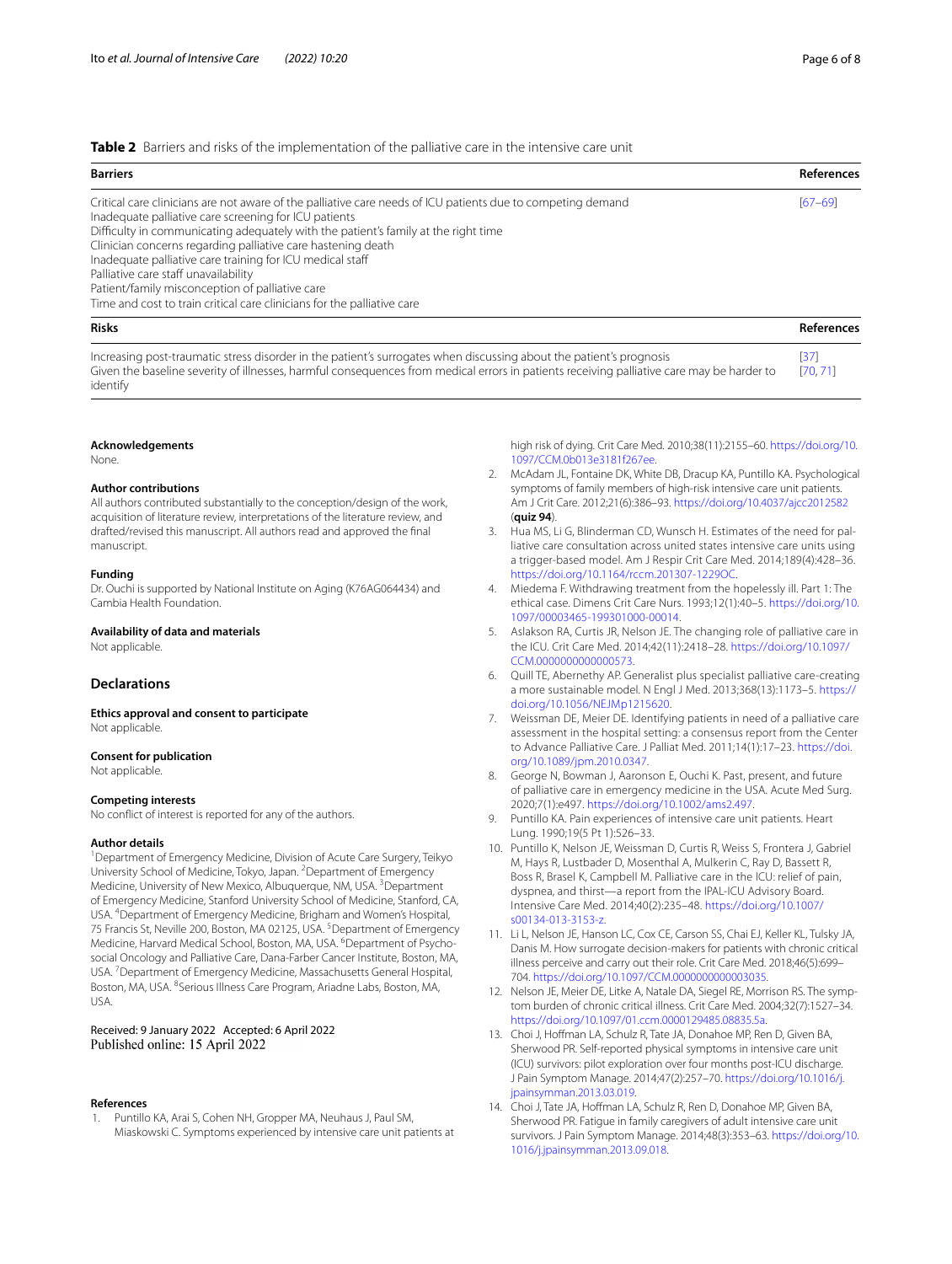- 15. Cox CE, Docherty SL, Brandon DH, Whaley C, Attix DK, Clay AS, Dore DV, Hough CL, White DB, Tulsky JA. Surviving critical illness: acute respiratory distress syndrome as experienced by patients and their caregivers. Crit Care Med. 2009;37(10):2702–8. [https://doi.org/10.1097/CCM.0b013e3181](https://doi.org/10.1097/CCM.0b013e3181b6f64a) [b6f64a](https://doi.org/10.1097/CCM.0b013e3181b6f64a).
- 16. Herridge MS, Tansey CM, Matte A, Tomlinson G, Diaz-Granados N, Cooper A, Guest CB, Mazer CD, Mehta S, Stewart TE, Kudlow P, Cook D, Slutsky AS, Cheung AM, Canadian Critical Care Trials G. Functional disability 5 years after acute respiratory distress syndrome. N Engl J Med. 2011;364(14):1293–304. <https://doi.org/10.1056/NEJMoa1011802>.
- 17. Iwashyna TJ, Ely EW, Smith DM, Langa KM. Long-term cognitive impairment and functional disability among survivors of severe sepsis. JAMA. 2010;304(16):1787–94. <https://doi.org/10.1001/jama.2010.1553>.
- 18. Fan E, Dowdy DW, Colantuoni E, Mendez-Tellez PA, Sevransky JE, Shanholtz C, Himmelfarb CR, Desai SV, Ciesla N, Herridge MS, Pronovost PJ, Needham DM. Physical complications in acute lung injury survivors: a two-year longitudinal prospective study. Crit Care Med. 2014;42(4):849– 59. [https://doi.org/10.1097/CCM.0000000000000040.](https://doi.org/10.1097/CCM.0000000000000040)
- 19. Dowdy DW, Eid MP, Dennison CR, Mendez-Tellez PA, Herridge MS, Guallar E, Pronovost PJ, Needham DM. Quality of life after acute respiratory distress syndrome: a meta-analysis. Intensive Care Med. 2006;32(8):1115–24. [https://doi.org/10.1007/s00134-006-0217-3.](https://doi.org/10.1007/s00134-006-0217-3)
- <span id="page-6-0"></span>20. Boyle M, Murgo M, Adamson H, Gill J, Elliott D, Crawford M. The effect of chronic pain on health related quality of life amongst intensive care survivors. Aust Crit Care. 2004;17(3):104–6. [https://doi.org/10.1016/s1036-](https://doi.org/10.1016/s1036-7314(04)80012-2) [7314\(04\)80012-2.](https://doi.org/10.1016/s1036-7314(04)80012-2)
- <span id="page-6-1"></span>21. Lunney JR, Lynn J, Foley DJ, Lipson S, Guralnik JM. Patterns of functional decline at the end of life. JAMA. 2003;289(18):2387–92. [https://doi.org/10.](https://doi.org/10.1001/jama.289.18.2387) [1001/jama.289.18.2387](https://doi.org/10.1001/jama.289.18.2387).
- <span id="page-6-12"></span>22. Kramer NM, O'Mahony S, Deamant C. Brain death determination and communication: an innovative approach using simulation and standardized patients. J Pain Symptom Manage. 2022. [https://doi.org/10.1016/j.](https://doi.org/10.1016/j.jpainsymman.2022.01.020) [jpainsymman.2022.01.020](https://doi.org/10.1016/j.jpainsymman.2022.01.020).
- <span id="page-6-2"></span>23. Metaxa V, Anagnostou D, Vlachos S, Arulkumaran N, Besemmane S, van Dusseldorp I, Aslakson RA, Davidson JE, Gerritsen RT, Hartog C, Curtis JR. Palliative care interventions in intensive care unit patients. Intensive Care Med. 2021. <https://doi.org/10.1007/s00134-021-06544-6>.
- <span id="page-6-3"></span>24. Shelton W, Moore CD, Socaris S, Gao J, Dowling J. The effect of a family support intervention on family satisfaction, length-of-stay, and cost of care in the intensive care unit. Crit Care Med. 2010;38(5):1315–20. [https://](https://doi.org/10.1097/CCM.0b013e3181d9d9fe) [doi.org/10.1097/CCM.0b013e3181d9d9fe.](https://doi.org/10.1097/CCM.0b013e3181d9d9fe)
- <span id="page-6-5"></span>25. Curtis JR, Treece PD, Nielsen EL, Gold J, Ciechanowski PS, Shannon SE, Khandelwal N, Young JP, Engelberg RA. Randomized trial of communication facilitators to reduce family distress and intensity of end-of-life care. Am J Respir Crit Care Med. 2016;193(2):154–62. [https://doi.org/10.1164/](https://doi.org/10.1164/rccm.201505-0900OC) [rccm.201505-0900OC](https://doi.org/10.1164/rccm.201505-0900OC).
- <span id="page-6-14"></span>26. Burns JP, Mello MM, Studdert DM, Puopolo AL, Truog RD, Brennan TA. Results of a clinical trial on care improvement for the critically ill. Crit Care Med. 2003;31(8):2107–17. [https://doi.org/10.1097/01.CCM.0000069732.](https://doi.org/10.1097/01.CCM.0000069732.65524.72) [65524.72.](https://doi.org/10.1097/01.CCM.0000069732.65524.72)
- <span id="page-6-4"></span>27. Lamba S, Murphy P, McVicker S, Harris Smith J, Mosenthal AC. Changing end-of-life care practice for liver transplant service patients: structured palliative care intervention in the surgical intensive care unit. J Pain Symptom Manage. 2012;44(4):508–19. [https://doi.org/10.1016/j.jpain](https://doi.org/10.1016/j.jpainsymman.2011.10.018) [symman.2011.10.018](https://doi.org/10.1016/j.jpainsymman.2011.10.018).
- <span id="page-6-13"></span>28. Aslakson RA, Reinke LF, Cox C, Kross EK, Benzo RP, Curtis JR. Developing a research agenda for integrating palliative care into critical care and pulmonary practice to improve patient and family outcomes. J Palliat Med. 2017;20(4):329–43.<https://doi.org/10.1089/jpm.2016.0567>.
- <span id="page-6-15"></span>29. Daly K, Kleinpell RM, Lawinger S, Casey G. The effect of two nursing interventions on families of ICU patients. Clin Nurs Res. 1994;3(4):414–22. <https://doi.org/10.1177/105477389400300409>.
- <span id="page-6-11"></span>30. Lautrette A, Darmon M, Megarbane B, Joly LM, Chevret S, Adrie C, Barnoud D, Bleichner G, Bruel C, Choukroun G, Curtis JR, Fieux F, Galliot R, Garrouste-Orgeas M, Georges H, Goldgran-Toledano D, Jourdain M, Loubert G, Reignier J, Saidi F, Souweine B, Vincent F, Barnes NK, Pochard F, Schlemmer B, Azoulay E. A communication strategy and brochure for relatives of patients dying in the ICU. N Engl J Med. 2007;356(5):469–78. [https://doi.org/10.1056/NEJMoa063446.](https://doi.org/10.1056/NEJMoa063446)
- 31. Jacobowski NL, Girard TD, Mulder JA, Ely EW. Communication in critical care: family rounds in the intensive care unit. Am J Crit Care. 2010;19(5):421–30. <https://doi.org/10.4037/ajcc2010656>.
- <span id="page-6-16"></span>32. White DB, Buddadhumaruk P, Arnold RM. Family-support intervention in the ICU. N Engl J Med. 2018;379(13):1285. [https://doi.org/10.1056/NEJMc](https://doi.org/10.1056/NEJMc1809967) [1809967](https://doi.org/10.1056/NEJMc1809967).
- <span id="page-6-18"></span>33. Lilly CM, De Meo DL, Sonna LA, Haley KJ, Massaro AF, Wallace RF, Cody S. An intensive communication intervention for the critically ill. Am J Med. 2000;109(6):469–75. [https://doi.org/10.1016/s0002-9343\(00\)00524-6](https://doi.org/10.1016/s0002-9343(00)00524-6).
- 34. Lilly CM, Sonna LA, Haley KJ, Massaro AF. Intensive communication: fouryear follow-up from a clinical practice study. Crit Care Med. 2003;31(5 Suppl):S394–9.<https://doi.org/10.1097/01.CCM.0000065279.77449.B4>.
- 35. Hatler CW, Grove C, Strickland S, Barron S, White BD. The effect of completing a surrogacy information and decision-making tool upon admission to an intensive care unit on length of stay and charges. J Clin Ethics. 2012;23(2):129–38.
- <span id="page-6-17"></span>36. Quenot JP, Rigaud JP, Prin S, Barbar S, Pavon A, Hamet M, Jacquiot N, Blettery B, Herve C, Charles PE, Moutel G. Impact of an intensive communication strategy on end-of-life practices in the intensive care unit. Intensive Care Med. 2012;38(1):145–52. [https://doi.org/10.1007/s00134-011-2405-z.](https://doi.org/10.1007/s00134-011-2405-z)
- <span id="page-6-19"></span>37. Carson SS, Cox CE, Wallenstein S, Hanson LC, Danis M, Tulsky JA, Chai E, Nelson JE. Efect of palliative care-led meetings for families of patients with chronic critical illness: a randomized clinical trial. JAMA. 2016;316(1):51–62. <https://doi.org/10.1001/jama.2016.8474>.
- <span id="page-6-20"></span>38. Holloran SD, Starkey GW, Burke PA, Steele G Jr, Forse RA. An educational intervention in the surgical intensive care unit to improve ethical decisions. Surgery. 1995;118(2):294–8. [https://doi.org/10.1016/s0039-6060\(05\)](https://doi.org/10.1016/s0039-6060(05)80337-x) [80337-x](https://doi.org/10.1016/s0039-6060(05)80337-x).
- <span id="page-6-6"></span>39. Saft HL, Richman PS, Berman AR, Mularski RA, Kvale PA, Ray DE, Selecky P, Ford DW, Asch SM. Impact of critical care medicine training programs' palliative care education and bedside tools on ICU use at the end of life. J Grad Med Educ. 2014;6(1):44–9. <https://doi.org/10.4300/JGME-06-01-38>.
- <span id="page-6-7"></span>40. Rich C TT, Marsh J. Positive impact of palliative care education on ICU nurses: Center for Advanced Palliative Care; 2020 [cited 2021 November 20]. Available from: [https://www.capc.org/blog/positive-impact-palli](https://www.capc.org/blog/positive-impact-palliative-care-education-icu-nurses/) [ative-care-education-icu-nurses/](https://www.capc.org/blog/positive-impact-palliative-care-education-icu-nurses/).
- <span id="page-6-8"></span>41. Oppenheim IM, Lee EM, Vasher ST, Zaeh SE, Hart JL, Turnbull AE. Efect of intensivist communication in a simulated setting on interpretation of prognosis among family members of patients at high risk of intensive care unit admission: a randomized trial. JAMA Netw Open. 2020;3(4):e201945. [https://doi.org/10.1001/jamanetworkopen.2020.1945.](https://doi.org/10.1001/jamanetworkopen.2020.1945)
- <span id="page-6-21"></span>42. Davidson JE, Aslakson RA, Long AC, Puntillo KA, Kross EK, Hart J, Cox CE, Wunsch H, Wickline MA, Nunnally ME, Netzer G, Kentish-Barnes N, Sprung CL, Hartog CS, Coombs M, Gerritsen RT, Hopkins RO, Franck LS, Skrobik Y, Kon AA, Scruth EA, Harvey MA, Lewis-Newby M, White DB, Swoboda SM, Cooke CR, Levy MM, Azoulay E, Curtis JR. Guidelines for familycentered care in the neonatal, pediatric, and adult ICU. Crit Care Med. 2017;45(1):103–28. [https://doi.org/10.1097/CCM.0000000000002169.](https://doi.org/10.1097/CCM.0000000000002169)
- <span id="page-6-22"></span>43. Vital Talk: Vital Talk; 2018 [cited 2018 09/27]. Available from: [http://vitaltalk.](http://vitaltalk.org/) [org/.](http://vitaltalk.org/)
- <span id="page-6-23"></span>44. Arnold RM, Back AL, Barnato AE, Prendergast TJ, Emlet LL, Karpov I, White PH, Nelson JE. The critical care communication project: improving fellows' communication skills. J Crit Care. 2015;30(2):250–4. [https://doi.org/10.](https://doi.org/10.1016/j.jcrc.2014.11.016) [1016/j.jcrc.2014.11.016](https://doi.org/10.1016/j.jcrc.2014.11.016).
- <span id="page-6-24"></span>45. Grudzen CR, Emlet LL, Kuntz J, Shreves A, Zimny E, Gang M, Schaulis M, Schmidt S, Isaacs E, Arnold R. EM Talk: communication skills training for emergency medicine patients with serious illness. BMJ Support Palliat Care. 2016;6(2):219–24. <https://doi.org/10.1136/bmjspcare-2015-000993>.
- <span id="page-6-25"></span>46. Onishi E, Nakagawa S, Uemura T, Shiozawa Y, Yuasa M, Ito K, Kobayashi Y, Ishikawa H, Ouchi K. Physicians' perceptions and suggestions for the adaptation of a US-based serious illness communication training in a non-US culture: a qualitative study. J Pain Symptom Manage. 2021;62(2):400–9.<https://doi.org/10.1016/j.jpainsymman.2020.11.035>.
- <span id="page-6-9"></span>47. Ito K, Uemura T, Yuasa M, Onishi E, Shiozawa Y, Ishikawa H, Ouchi K, Nakagawa S. The feasibility of virtual vitaltalk workshops in Japanese: can faculty members in the US efectively teach communication skills virtually to learners in Japan? Am J Hosp Palliat Care. 2021:10499091211044477. [https://doi.org/10.1177/10499091211044477.](https://doi.org/10.1177/10499091211044477)
- <span id="page-6-10"></span>48. Curtis JR, Treece PD, Nielsen EL, Downey L, Shannon SE, Braungardt T, Owens D, Steinberg KP, Engelberg RA. Integrating palliative and critical care: evaluation of a quality-improvement intervention. Am J Respir Crit